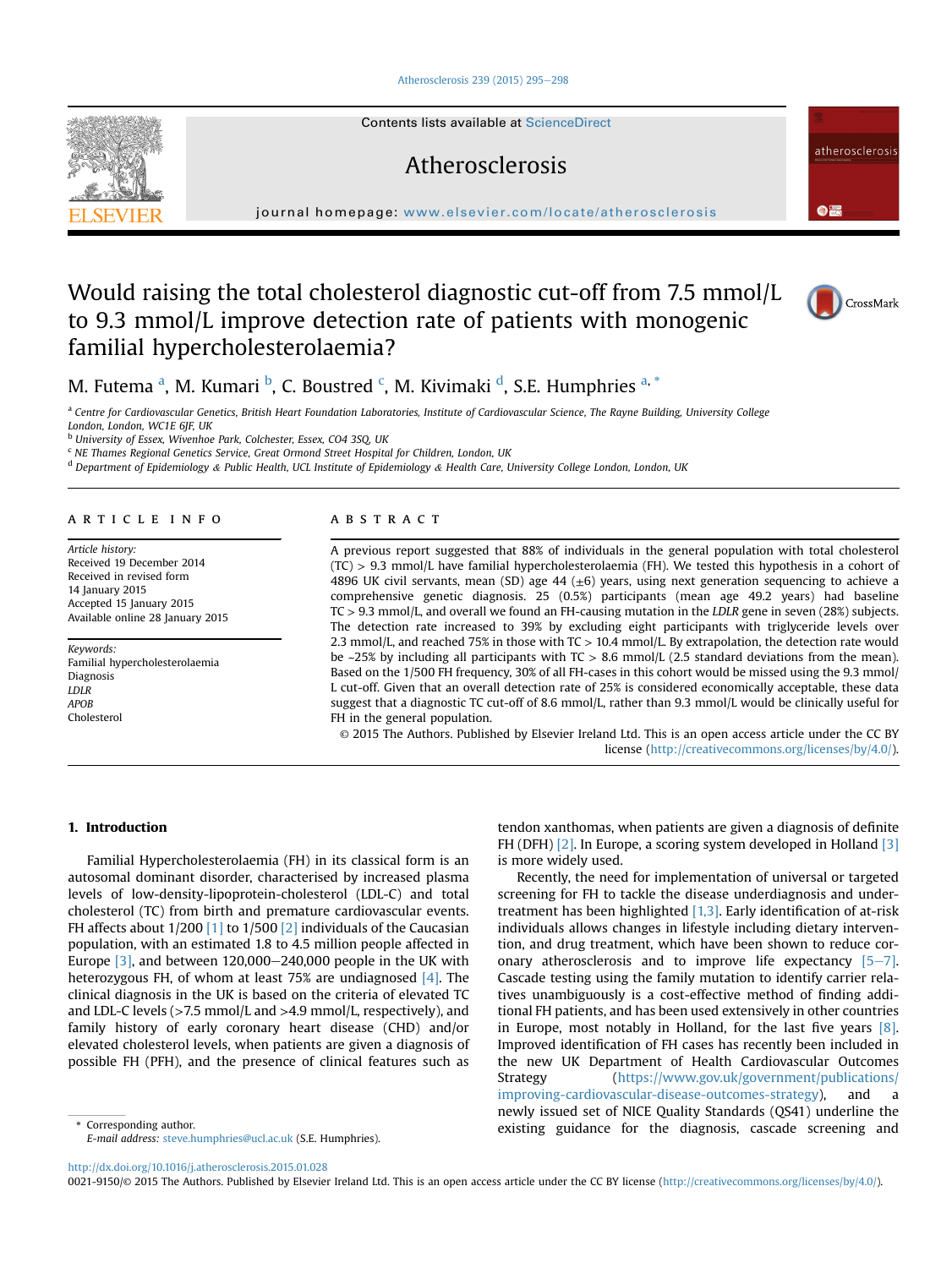<span id="page-1-0"></span>management of FH in England [\[9\].](#page-3-0) Based on the Simon Broome criteria, individuals with  $TC > 7.5$  mmol/L and/or LDL-C  $>4.9$  mmol/ L should be assessed for a clinical diagnosis of FH. However, there is concern that this proposed cut-off is too low and will result in many false positive diagnoses and a high workload for lipid clinics.

### 2. Hypothesis and methods

A previous study [\[10\]](#page-3-0) suggested that 88% of the general population in the US (age >40 years) with TC > 9.3 mmol/L (and/or LDL-C  $>6.8$  mmol/L) and normal triglycerides (TG < 2.3 mmol/L) are expected to have an FH-causing mutation. We aimed to test this hypothesis using targeted next generation sequencing (NGS) (Illumina TruSeq Custom Amplicon and MiSeq Illumina sequencer) methods for genetic diagnosis of FH [\[11\]](#page-3-0) in the Whitehall II prospective cohort study (WHII) of British civil servants [\[12\].](#page-3-0) The criteria of our standard variant calling pipeline were: coverage  $\geq$ 30 $\times$ , minimum of five reads for an altered allele, Phred quality  $>$ 20, and a strand bias filter. To ensure that variants were not missed a *sensitive* pipeline was used (coverage  $>15\times$ , minimum of two reads for an altered allele, Phred quality  $>$  zero, no strand bias filter). Copy number variants (CNVs) were called using the ExomeDepth package [\[13\]](#page-3-0). All variants were confirmed by Sanger sequencing or for CNVs by MLPA [\[14\].](#page-3-0) The polygenic cause of



Fig. 1. The relationship of TC and FH mutation detection rate. A. TC distribution in WHII (n = 4896). Red lines indicate the proposed TC cut-offs (7.5 mmol/L, 8.6 mmol/L and 9.3 mmol/L) and the proportion of the cohort above those cut-offs. Green arrow indicates the TC mean (5.9 mmol/L). One, two and three standard deviations (SD) to the right of the mean are also marked. B. Percentage of adults with FH predicted by Williams et al. in comparison to FH mutation carriers in WHII and Oxford FH [\[18\].](#page-3-0) (For interpretation of the references to colour in this figure legend, the reader is referred to the web version of this article.)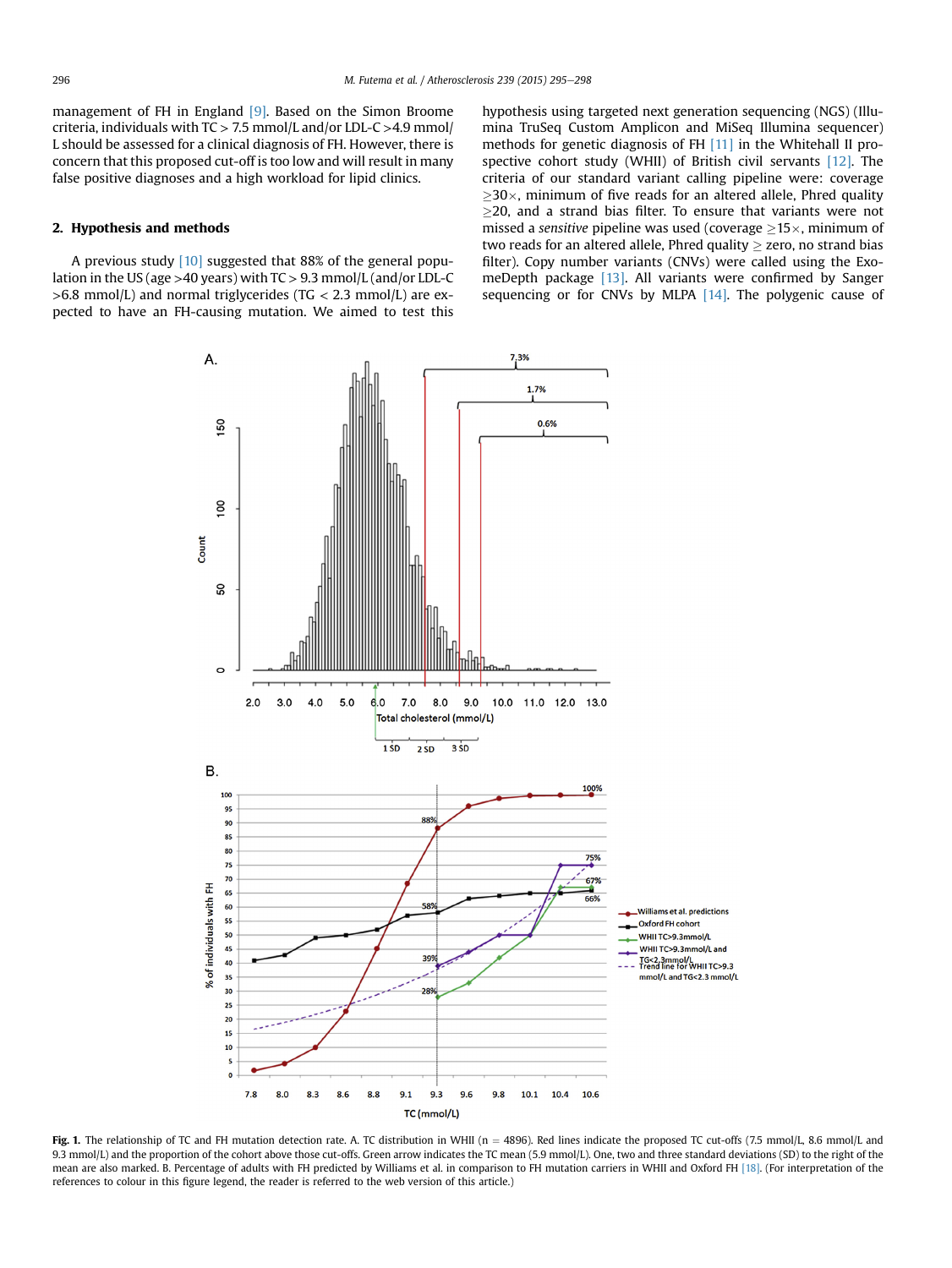hypercholesterolaemia in the WHII cohort was also assessed using a 6-SNP genetic risk score [\[15,16\]](#page-3-0).

# 3. Results

In the cohort of 4896 WHII participants recruited in 1985-99 (baseline characteristics shown in the Supplement Table S1), for whom DNA samples were available, we identified 25 subjects  $(0.5%)$  with a baseline TC  $> 9.3$  mmol/L (TC distribution shown in [Fig. 1](#page-1-0)A). This group was sequenced for mutations in four FH genes (LDLR, APOB, PCSK9 and LDLRAP1) and genotyped for six LDL-Cassociated SNPs (rs629301 in CELSR2, rs1367117 in APOB, rs6544713 in ABCG5/8, rs6511720 in LDLR, and rs429358 and rs7412 in APOE). Causality of identified variants was thoroughly assessed considering previously published studies and in silico tools [\[17\]](#page-3-0).

Considering the conservative 1/500 frequency of FH, we would expect 10 FH individuals in this cohort. An LDLR mutation, including one CNV (Supplement Fig. S1) was found in 28% (n = 7) of sequenced individuals (Table 1), which accounted for 70% of the estimated FH in WHII. The sensitive variant-calling pipeline did not detect any additional mutations. The APOB p.R3527Q mutation, which is known to account for about 5% of FH mutations in the UK [\[18\]](#page-3-0) was not found. However, our previous analysis of the WHII cohort using the Metabochip [\[19\]](#page-3-0) identified two carriers of the p.R3527Q mutation. FH patients affected by the APOB mutation are known to have lower TC/LDL-C than those with a defective LDLreceptor [\[18,20\]](#page-3-0). In this case the two p.R3527Q mutation carriers had TC of 9.3 mmol/L and 5.9 mmol/L and therefore they were missed by the >9.3 mmol/L cholesterol cut-off criteria.

Polygenic hypercholesterolaemia is thought to account for the majority of clinically diagnosed FH cases where no mutation can be found [\[15,21\]](#page-3-0). Out of the 18 mutation negative individuals eight had a 6-SNP LDL-C genetic risk score above the top quartile of the score distribution, and 16 had a score in the top three quartiles of the score, which is associated with a >95% likelihood of polygenic cause of hypercholesterolaemia [\[16\].](#page-3-0) Using the genetic information, we were therefore able to identify the likely genetic cause of their high TC in 92% of sequenced individuals (seven monogenic and 16 polygenic). Of the unexplained two individuals, one had high TG level (2.75 mmol/L), which could suggest a diagnosis of familial combined hypercholesterolaemia. The polygenic cause of hypercholesterolaemia in these patients should be considered when designing a screening protocol for the proband's relatives, since the efficiency of cascade testing in polygenic hypercholesterolaemia patients is likely to be compromised in comparison to patients with monogenic FH [\[15,16\].](#page-3-0)

Mutation carriers in the studied cohort had significantly higher TC and significantly lower TG levels than non-mutation carriers

Table 1

| LDLR mutations identified in the Whitehall II cohort. All variants were in a hetero- |  |
|--------------------------------------------------------------------------------------|--|
| zygous state and were confirmed by Sanger sequencing or MLPA for CNVs.               |  |

| Number of<br>carriers | DNA change <sup>a</sup>                       | Protein change | Baseline total cholesterol<br>(mmol/L) |
|-----------------------|-----------------------------------------------|----------------|----------------------------------------|
|                       | c.266G > A                                    | p(Cys89Tyr)    | 11.6                                   |
|                       | c.1048C > T                                   | $p.(Arg350^*)$ | 12.4                                   |
|                       | c.1135T > C                                   | p(Cys379Arg)   | 10.2                                   |
|                       | c.1238C > T                                   | p.(Thr413Met)  | 9.8                                    |
|                       | c.1444G > A                                   | p.(Asp482Asn)  | 9.4                                    |
|                       | c.1845 + 11C > G Splicing changed 11.2        |                |                                        |
|                       | $c.68 - ?_940 + ?$ del Deletion of exons 11.9 |                |                                        |
|                       |                                               | $2~{\rm to}6$  |                                        |

<sup>a</sup> Sequence number using LDLR transcript: NM\_000527.4 (numbered from 'A' (no.1) in the 'ATG' codon). Sequence density plots were used to determine the presence of insertions and deletions and are presented in Supplementary material.

| Baseline characteristics (Mean $\pm$ SD) of the mutation positive and negative subjects. |  |  |  |
|------------------------------------------------------------------------------------------|--|--|--|
|------------------------------------------------------------------------------------------|--|--|--|

|                                        | Mutation $+ve$<br>$(n = 7)$ | Mutation -ve<br>$(n = 18)$ | р     |
|----------------------------------------|-----------------------------|----------------------------|-------|
| Age (years)                            | 49.1 $(\pm 6)$              | 49.2 $(\pm 5)$             | 0.5   |
| 6-SNP LDL-C genetic score              | $0.67~(\pm 0.1)$            | $0.71~(\pm 0.3)$           | 0.3   |
| Baseline TC (mmol/L)                   | $10.9~(\pm 1.1)$            | 9.8 $(\pm 0.5)$            | 0.007 |
| Baseline TG (mmol/L)                   | 1.3 ( $\pm$ 0.7)            | $2.5 \ (\pm 0.8)$          | 0.004 |
| Number of treated individuals<br>(%)   | 6(86)                       | 9(50)                      | 0.08  |
| Post-treatment TC (mmol/L)             | 5.6 ( $\pm$ 0.3)            | 5.7 $(\pm 1.1)$            | 0.5   |
| TC reduction after treatment<br>$(\%)$ | 49 $(\pm 5)$                | 41 $(\pm 12)$              | 0.05  |

LDL-C, low-density-lipoprotein cholesterol; SNP, single nucleotide polymorphism; +ve, positive; -ve, negative.

Lipids concentrations were not normally distributed, and are presented as geometric means with an approximate standard deviation in brackets.

(Table 2), which confirms our previous findings that the FH mutation detection rate correlates positively with pre-treatment TC and negatively with pre-treatment TG [\[18\].](#page-3-0)

We repeated the analysis after excluding individuals with  $TG > 2.3$  mmol/L ( $n = 8$ , all were mutation negative), which led to an increase in the percentage of subjects with  $TC > 9.3$  mmol/L who were FH-mutation carriers from 28% to 39% ([Fig. 1B](#page-1-0)). We then compared these results with a previously published cohort of FH patients from an Oxford lipid clinic, who had been identified using the standard Simon Broome criteria of TC > 7.5 mmol/L plus having a family history of high cholesterol or premature CHD [\[2\]](#page-3-0). In this sample of DFH and PFH patients overall the mutation the percentage of FH mutation carriers was 37% and among individuals with  $TC > 9.3$  mmol/L was 58%, which was significantly higher than in the WHII subjects ( $p = 0.01 \, (\chi^2)$ ) [\(Fig. 1B](#page-1-0)), reinforcing the utility of family history information in identifying mutation carriers.

#### 4. Discussion

Based on the classical frequency of heterozygous FH of 1/500 we expected to find 10 mutation carriers in the ~5000 subjects included here, and successfully identified seven i.e. 70% of predicted. However, if the true frequency of FH in the UK is similar to the  $1/250$  reported in Denmark  $[1]$ , with this estimate supported by the frequency of 1/217 of LDLR mutation carriers observed by exome sequencing [\[22\],](#page-3-0) our overall detection rate would be only 35% (i.e. 7 of the 20 expected in the 5000 subjects examined). While it is possible that some mutation carriers were missed for technical reasons in the next generation sequencing or bioinformatics methods used, reducing the stringency of calling did not identify any additional variants, which were confirmed by Sanger sequencing. It is most likely that some FH patients carrying "mild" mutations (or with few common LDL-C raising variants i.e. a low 6- SNP score) would not have been included in the selected 25 subjects, as clearly shown by the exclusion of the two previously identified APOB p.R3527Q carriers. For example, in the study of 101 mutation-positive FH patients from the Oxford lipid clinic [\[18\]](#page-3-0) mean TC in *LDLR* mutation carriers was  $9.81$  ( $\pm$ 1.52) mmol/L, and in the APOB p.R3527Q carriers was  $9.12$  ( $\pm$ 0.85) mmol/L. In the Oxford group, only 58% of mutation carriers would have been detected using the 9.3 mmol/L TC threshold proposed by Williams et al. [\[9\].](#page-3-0)

The reason for the significantly lower detection rate at a TC cutoff of 9.3 mmol/L in WHII compared to that predicted by Williams et al. (28% vs 88%) is unclear, but will be influenced by the distribution of TC levels in the two samples (Utah mean TC =  $5.3 \pm 1.0$  mmol/L vs.  $5.9 \pm 1.1$  mmol/L in WHII), as well as